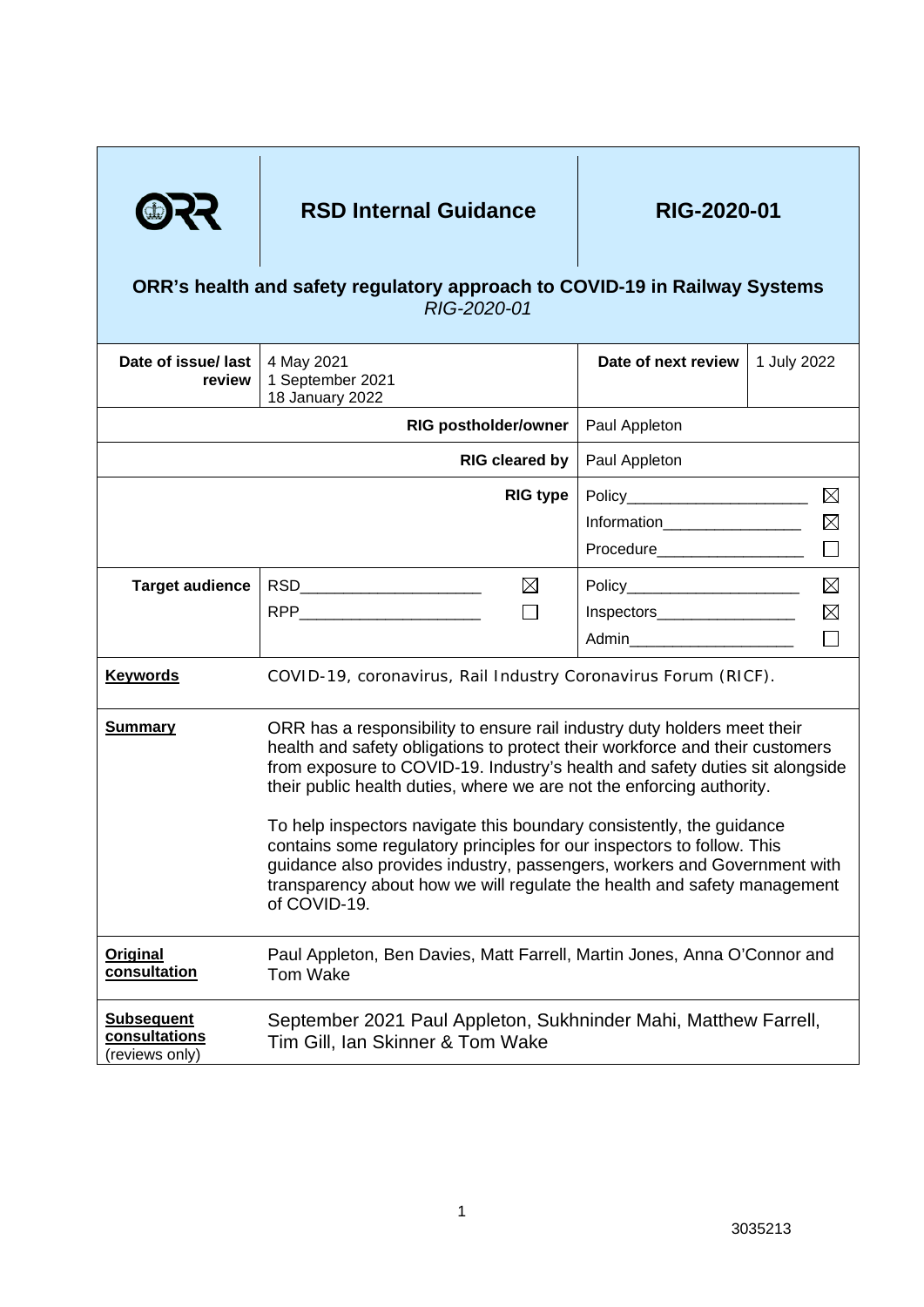| <b>Detail</b>                                        | <b>Context</b> |                                                                                                                                                                                                                                                                                                                                                                                                                                                      |  |  |
|------------------------------------------------------|----------------|------------------------------------------------------------------------------------------------------------------------------------------------------------------------------------------------------------------------------------------------------------------------------------------------------------------------------------------------------------------------------------------------------------------------------------------------------|--|--|
|                                                      |                | 1. The railway industry's duties sit at the boundary between health and<br>safety legislation (enforced by ORR), public health legislation on<br>COVID-19 (enforced by other authorities) and non-enforceable public<br>health guidance and advice. Some of these requirements have<br>specific differences in England, Wales and Scotland.                                                                                                          |  |  |
| Regulatory principles for COVID-19 health and safety |                |                                                                                                                                                                                                                                                                                                                                                                                                                                                      |  |  |
|                                                      |                | 2. The following regulatory principles have been developed for inspectors<br>in their considerations of COVID-19 matters.                                                                                                                                                                                                                                                                                                                            |  |  |
|                                                      |                | 3. The scope of Health & Safety at Work Act etc 1974 (HSWA) includes<br>the management of risks attributable to the spread of a virus that is<br>prevalent in the wider community, such as COVID-19. Whilst ORR has<br>enforcement functions under HSWA 1974, it does not enforce public<br>health legislation or any associated UK Government or devolved<br>administration public health guidance.                                                 |  |  |
|                                                      |                | 4. COVID-19 is both a public health and workplace health issue. Railway<br>operators have duties to reduce the risk of infection so far as is<br>reasonably practicable (sfairp) to staff and passengers.                                                                                                                                                                                                                                            |  |  |
|                                                      |                | 5. We expect railway operators to have consulted, and to use, the latest<br>relevant guidance published by ORR and the UK, Scottish, and Welsh<br>Governments (as geographically appropriate) when developing /<br>reviewing their risk assessments and control measures. This is<br>because that guidance has been informed by, and issued with, the<br>endorsement of medical/scientific advice.                                                   |  |  |
|                                                      |                | 6. ORR staff shall use relevant guidance published by ORR and the UK,<br>Scottish, and Welsh Governments (as geographically appropriate) to<br>help inform our benchmark and decision making.                                                                                                                                                                                                                                                        |  |  |
| Workers                                              |                |                                                                                                                                                                                                                                                                                                                                                                                                                                                      |  |  |
|                                                      |                | 7. ORR will ensure that railway operators' arrangements reduce worker<br>exposure to COVID-19 sfairp. This is effectively worker on worker<br>protection; and passenger on worker protection. Such arrangements<br>need to ensure the principles of prevention to minimise the likelihood<br>of worker exposure to COVID-19, sfairp, as part of a suitable and<br>sufficient risk assessment which also takes into account the relevant<br>guidance. |  |  |
|                                                      |                | 8. ORR will consider action where railway operators have not carried out<br>a suitable and sufficient risk assessment, or are not taking action in<br>accordance with their risk assessment to control COVID-19 health risk<br>to workers sfairp. Action will include explaining and encouraging; but<br>may include enforcement action in line with our enforcement policy<br>statement.                                                            |  |  |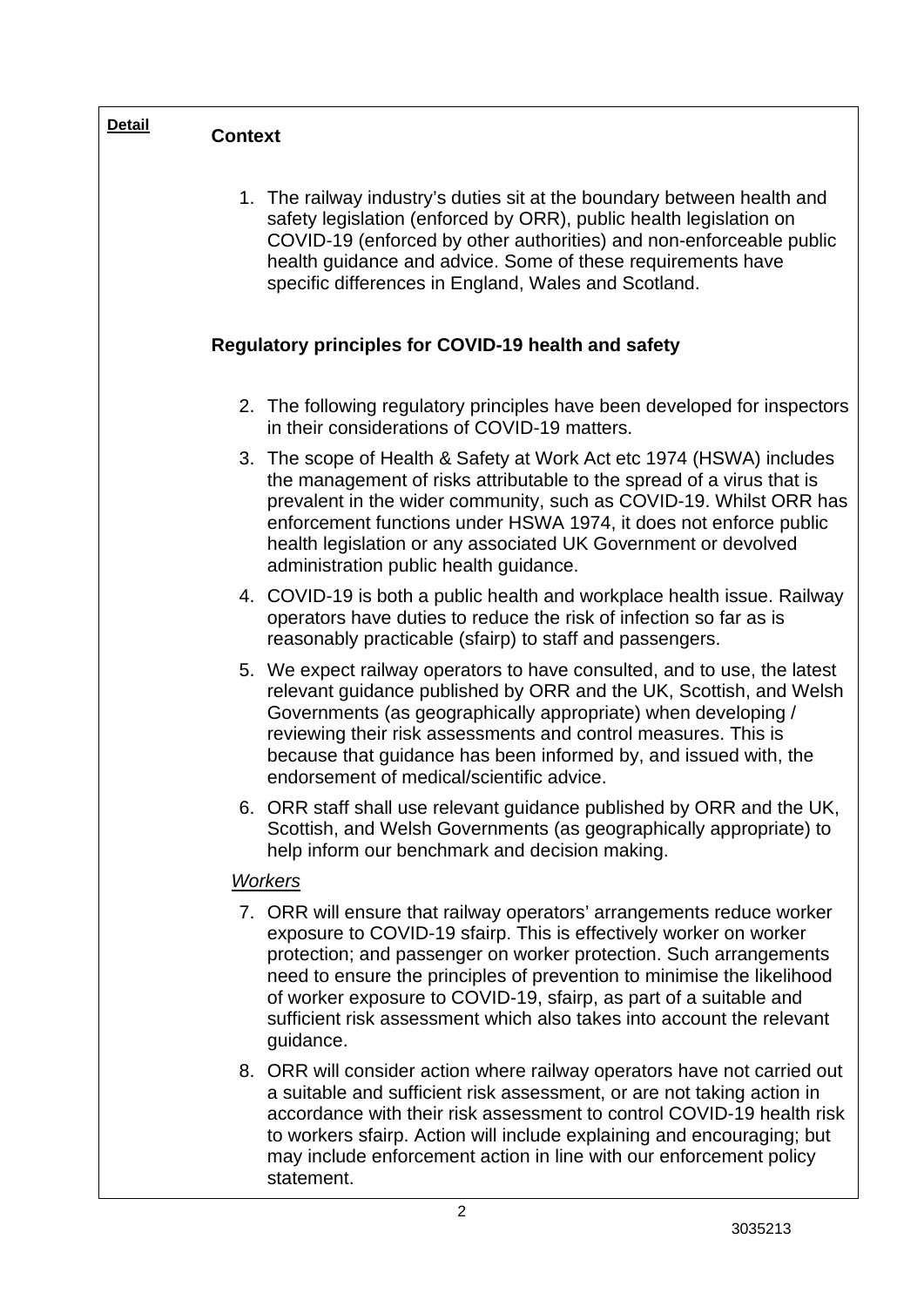## *Passengers*

- 9. COVID-19 is a public health issue, and face masks or face coverings, enhanced cleaning and social/physical distancing are public health solutions to manage the incidence and risk of transmission within society. You can find more information here [Coronavirus advice | Office](https://www.orr.gov.uk/coronavirus-advice)  [of Rail and Road \(orr.gov.uk\)](https://www.orr.gov.uk/coronavirus-advice) including links to the Governments' guidance.
- 10.However, ORR will consider action where railway operators do not have arrangements in place that are generally capable, sfairp, of achieving the social/physical distancing principles described in relevant guidance. Arrangements will include active promotion of the controls, and measures to facilitate passenger compliance.
- 11.ORR recognises that on occasion the arrangements will fail due to passenger behaviour etc. and we do not expect operators to go beyond the normal steps to manage passenger behaviour. We do not expect under health and safety legislation railway operators to 'police' measures described in government guidance. Railway operators may have public health responsibilities regarding physical distancing and other protection arrangements.

## *What action does ORR expect railway operators to take to manage COVID-19 risk?*

- 12.*Risk assessment*: Consider the health risk associated with COVID-19 for workers and passengers; record risks, and detail controls; consulting relevant guidance as necessary. ORR will use ORR, UK, Scottish and Welsh Government guidance (as geographically appropriate) to help inform the benchmark when determining what is reasonably practicable.
- 13.*Workers*: Implement reasonably practicable arrangements to reduce COVID-19 risk for workers, including achieving the intent of relevant guidance. This should include arrangements to achieve social/physical distancing and other COVID-19 related protection measures, sfairp, and use of mitigation when not achievable. This would include considering how to manage the impact of foreseeable public behaviour on worker safety.
- 14.*Passengers*: Implement arrangements sfairp to promote and facilitate social/physical distancing and other mitigation measures for passengers using the railway. Whilst this may include making physical changes, increasing communications etc, it does not include (under h&s duties) 'policing' the passenger's implementation of the controls, such as ensuring social/physical distancing is achieved or that face coverings are used.